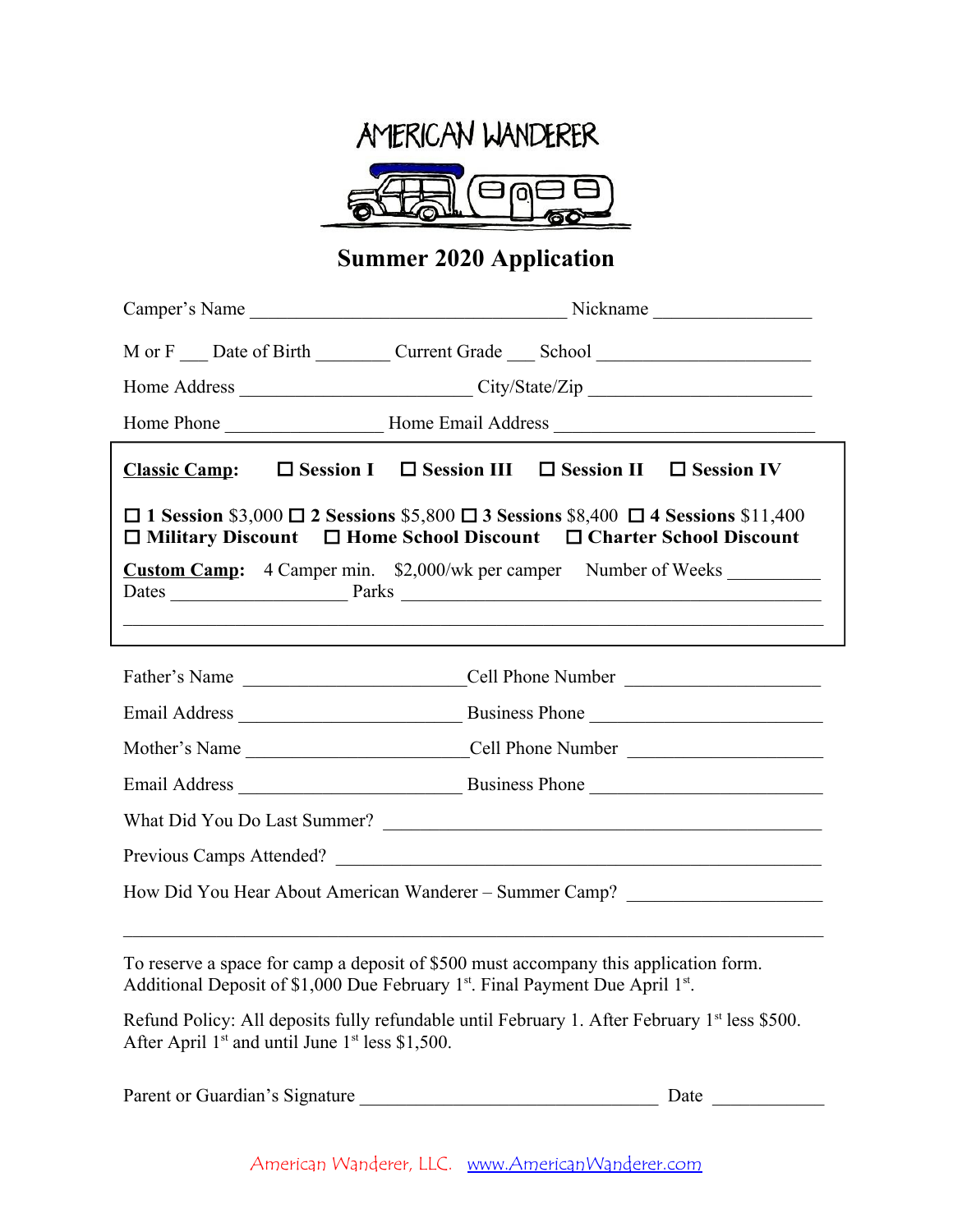

#### **RELEASE OF LIABILITY AND MEDICAL CARE AUTHORIZATION**

**THIS IS A RELEASE OF LIABILITY AND AN AUTHORIZATION REGARDING MEDICAL CARE. BY SIGNING BELOW, I AM AGREEING TO RELEASE AMERICAN WANDERER, LLC AND OTHER PARTIES FROM LIABILITY. I AM ALSO GRANTING PERMISSION TO AMERICAN WANDERER CAMP TO SEEK AND OBTAIN MEDICAL CARE IN THE EVENT OF MY ILLNESS OR INJURY. I HAVE THEREFORE BEEN ADVISED TO READ THIS DOCUMENT CAREFULLY BEFORE SIGNING IT.**

**Introduction:** I understand and acknowledge that participation in American Wanderer Camp is a privilege. In consideration for this privilege, I hereby enter into this Release of Liability and Medical Care Authorization (the "Release and Authorization"). I understand that the Release and Authorization applies to all States, Counties, Municipalities, and National/State Parks, Forests, and Coastal Areas where American Wanderer Camp activities are held by American Wanderer, LLC.

**Assumption of Risk and Acknowledgement of Understanding:** I understand that during my camp session, I may participate in several activities including, but not limited to, water activities (swimming, boating, rafting), activities requiring physical exertion. All of these activities may require me to assist and depend on the assistance of other participants in my assigned group. Although not desiring to discourage me from participating, American Wanderer, LLC intends to make me aware, that participation in this Camp exposes me to certain risks, including, by way of example, the risk of personal injury (including the risk of death), exposure to adverse weather conditions, and that American Wanderer's Camp operates in coastal areas, mountains, and remote wilderness areas in which rescue may take several hours or even days, depending on the weather, terrain, and other circumstances. By signing this Release and Authorization, I expressly assume these risks, whether such risks are known or unknown to me.

**Release and Indemnification:** In consideration for the privilege of participating in the American Wanderer Camp, I hereby release and hold harmless American Wanderer, members of its board of directors, and its officers, employees, members, volunteers, and agents (collectively, the "Released Parties"), from, and to discharge and waive, any and all claims, demands, losses, damages, and liabilities with respect to any and all property damage, personal injury, and/or death arising from my participation in American Wanderer Camp. The foregoing sentence shall apply (without limitation) to all claims, demands, losses, damages, and liabilities described therein, whether known or unknown, foreseen or unforeseen, future or contingent, except claims, demands, losses, damages, and liabilities arising out of the sole and exclusive gross negligence or willful and wanton misconduct of one or more of the Released Parties. I agree not to sue any of the Released Parties in connection with any of the claims, demands, losses, damages, and liabilities described above. The covenants and undertakings of this Release and Authorization shall be binding upon me, my family, my heirs, next of kin, legal representatives, beneficiaries, successors and assigns.

Page 1 of 2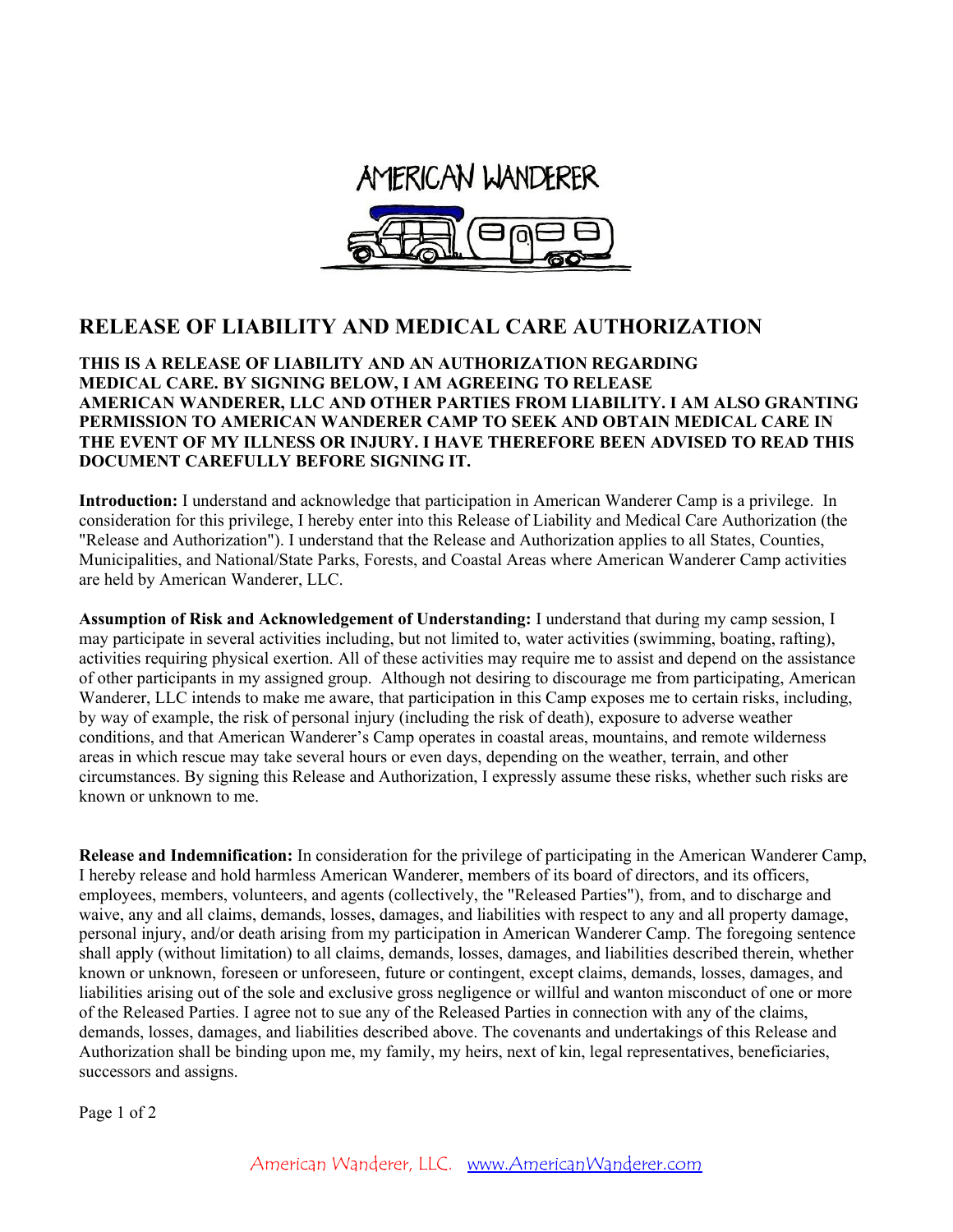**Authorization of Medical Care:** In the event I am in need of any necessary medical or surgical treatment to protect my health and welfare while participating in American Wanderer Camp, I hereby authorize and agree to allow any authorized agent or employee of American Wanderer Camp to consent to and authorize the administering of such necessary medical and/or surgical treatment. I acknowledge and agree that the release of liability, hold harmless and indemnification provisions set forth above shall apply to any authorization and consent to medical or surgical treatment made on my behalf by American Wanderer, LLC or its authorized agents or employees. I further agree to be personally responsible for all costs of medical treatment and services (including emergency services) as may be authorized by any authorized agent or employee of American Wanderer Camp.

**Miscellaneous:** In the event that any provision of this Release is determined to be invalid for any reason, such invalidity shall not affect the validity of any of the other provisions, which other provisions shall remain in full force and effect as if this Release had been executed with the invalid provision eliminated. I understand and agree that this Release is intended to be as broad and inclusive as permitted under applicable law.

#### **PARENTAL CONSENT**

I represent that I am the parent/legal guardian of:

Camper's Name, Date of Birth \_\_\_\_\_\_\_\_\_\_\_\_\_\_\_\_\_\_\_\_\_\_\_\_\_\_\_\_\_\_\_\_\_\_\_\_\_\_\_\_\_\_\_\_\_\_\_\_\_\_\_\_

who is under the age of eighteen (18) or otherwise a minor in his or her State of residence. In consideration for allowing the participation of my child/ward in American Wanderer's Camp Program, I hereby agree to be bound by the terms of the above Release, Hold Harmless and Authorization of Medical Care.

 $Signature:$ 

Date:

Printed Name:

IF ONLY ONE PARENT/GUARDIAN SIGNS THIS FORM, THE FOLLOWING MUST ALSO BE SIGNED:

I hereby certify that this Release was signed by only one parent/guardian because (i) I am the sole parent/guardian responsible for the care and upbringing of the child/ward due to death or other incapacity of the other parent or because of a court order; **or** (ii) I have made a good faith effort to obtain the signature from the second parent/guardian but have not been able to do so due to reasons beyond my control.

Signature:

Date: \_\_\_\_\_\_\_\_\_\_\_\_\_\_\_\_\_\_\_\_\_\_\_\_\_\_\_\_\_\_\_\_\_\_\_\_\_\_

Page 2 of 2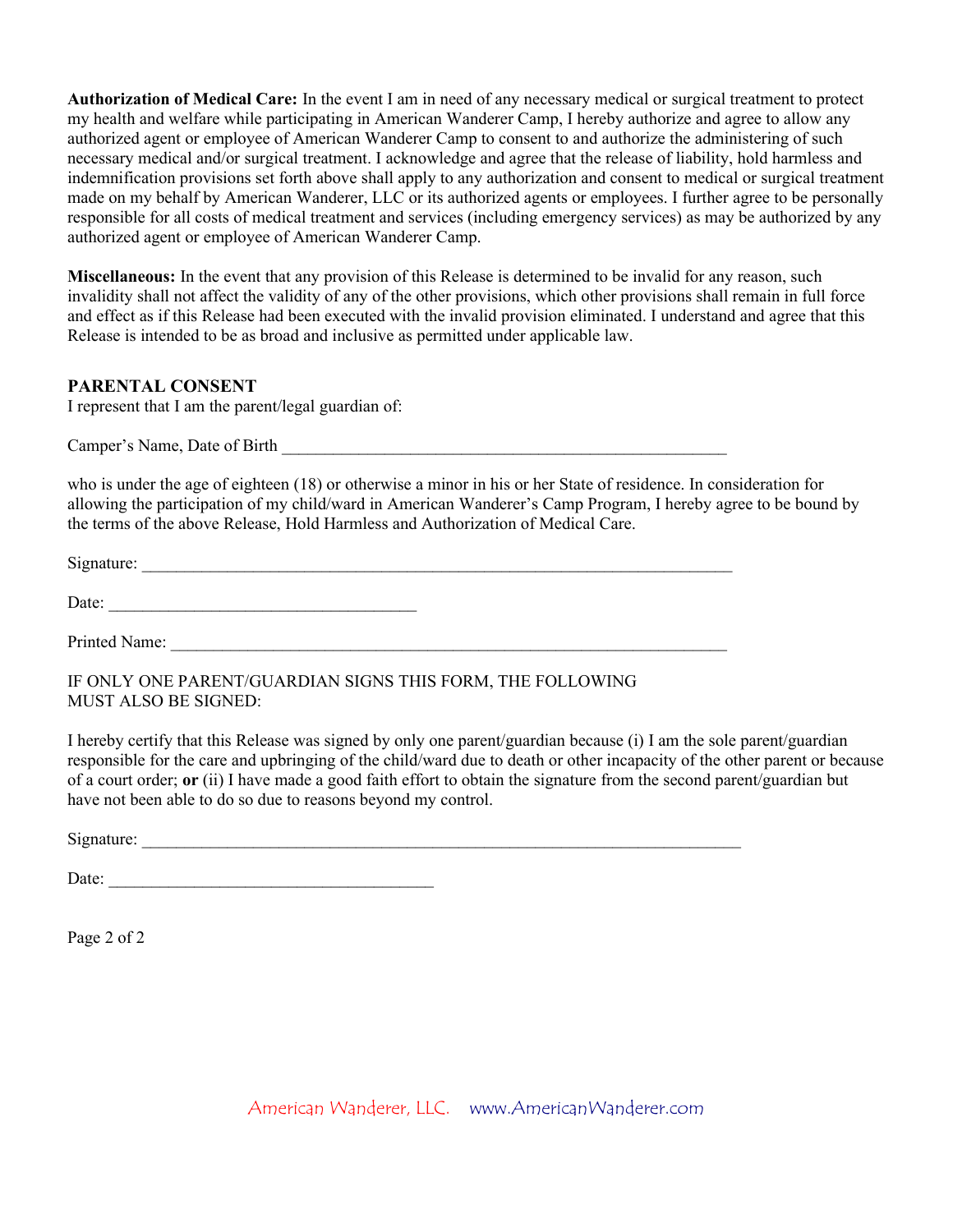

### American Wanderer, LLC **Over the Counter Drugs Accept and Decline Form**

Camper's Name: \_\_\_\_\_\_\_\_\_\_\_\_\_\_\_\_\_\_\_\_\_\_\_\_\_\_\_\_\_\_\_\_\_\_\_\_\_\_\_\_\_\_

1. I give my child permission to self-administer sunscreen and bug repellant or sunburn and bug bite relief ointment while at American Wanderer Camp. I understand that American Wanderer Camp staff is not responsible for putting sunscreen or bug repellant on my child. **Accept / Decline** (circle one)

2. I give my child permission to self-carry an inhaler for asthma if prescribed by a doctor. **Accept/ Decline** (circle one)

3. I understand that American Wanderer LLC Camp cannot administer over the counter drugs without written permission from a doctor and a parent/legal guardian.

Signed Date Date  $\Box$ 

# **Photography & Video Release Form**

American Wanderer, LLC (The Photographer)

For valuable consideration, hereby received, I irrevocably consent to and authorize the use and reproduction by you, or anyone authorized by you, of any and all photographs which you have this day taken of me, negative or positive, mechanical or electronic, for any purpose whatsoever, without restriction, and without further compensation to me.

All negatives, positives, video or audio tapes, electronic files, together with any prints shall constitute your property, solely and completely.

I hereby release, discharge and save harmless the American Wanderer, LLC, their representatives, assigns, employees, or any person or corporation acting under the permission of the photographer, including any firm publishing or distributing the finished product. I hereby waive any right to approve the finished photograph or any copy which might be used in conjunction with the finished photograph. The images and video will only be used for promotion of American Wanderer, LLC Summer Camp and only in a manner consistent with our camp philosophy and mission.

I hereby certify that I am the parent or legal guardian of the above named model, and for value received I do give my consent without reservations to the forgoing on behalf of him, her, or them.

Name

Signature\_\_\_\_\_\_\_\_\_\_\_\_\_\_\_\_\_\_\_\_\_\_\_\_\_\_ \_\_\_\_\_\_\_\_\_\_\_\_\_\_\_\_\_\_\_\_\_\_\_Date\_\_\_\_\_\_\_\_\_\_\_\_\_\_\_\_\_\_\_\_\_\_\_\_\_\_\_\_\_\_\_\_

American Wanderer, LLC. www.AmericanWanderer.com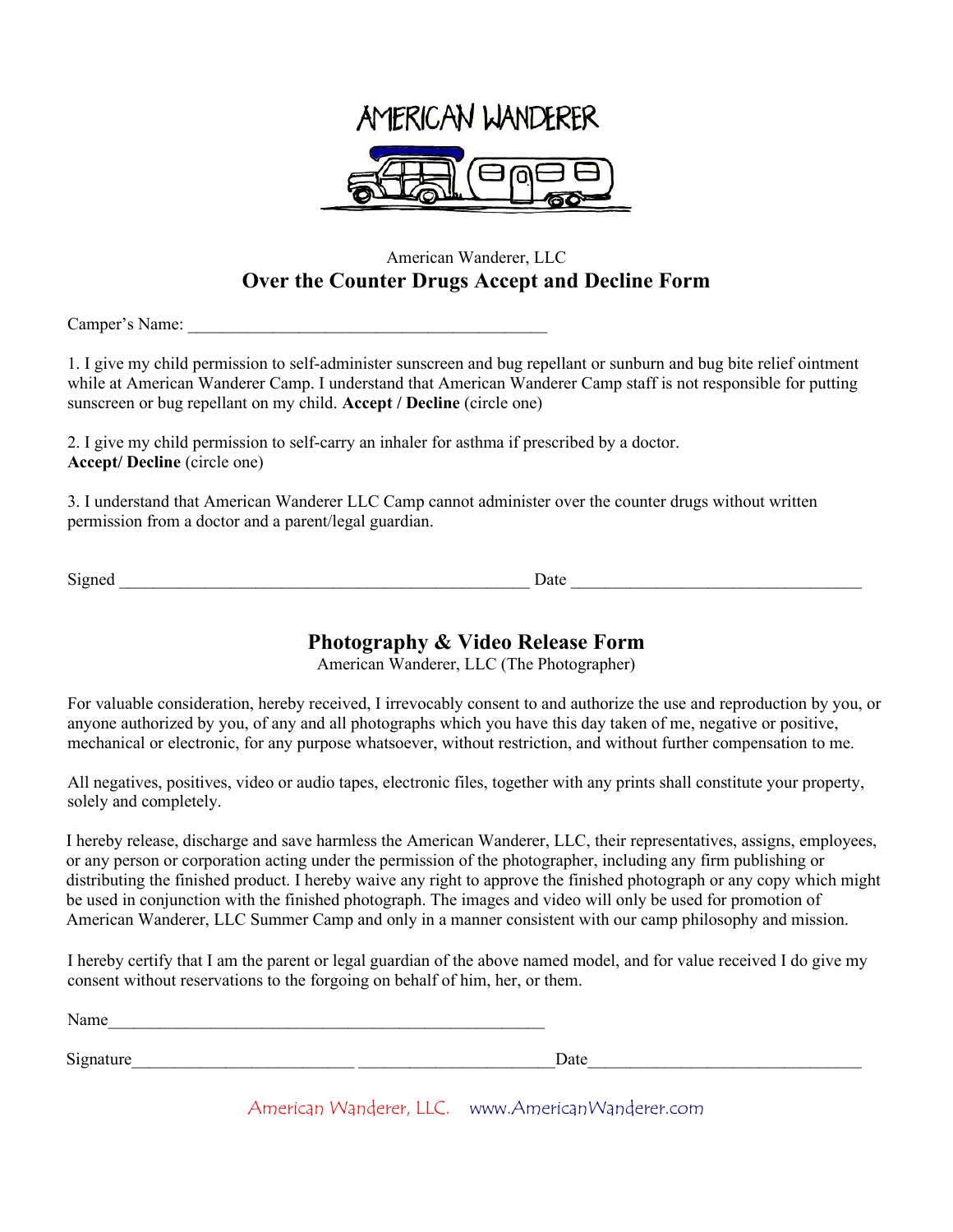

### **Code of Conduct Contract**

To ensure that everyone has a positive experience while participating in American Wanderer Summer Camp campers attending the Program are expected to behave in a disciplined, responsible, and respectful manner. Failure to follow these rules and regulations will subject the campers to immediate disciplinary action as described more fully below. *As a condition of the Camper's participation, both Parents and Camper must agree that neither American* 

*Wanderer (nor staff members) are guarantors of the safety of the Camper, particularly where the Campers fail to follow applicable rules and regulations.* 

Campers will:

respect Program staff requests and follow all of their directions;

respect all safety guidelines required by Program staff ;

respect all curfew, wake-up and lights-out policies;

wear appropriate clothing and shoes during all activities;

respect the differences in other people, make an effort to include everyone, and not behave in a manner that may hurt another camper or staff member's feelings;

pick-up after myself (at all locations) and throw all trash away;

respect other people's personal property and Camp property including equipment;

let my Program counselor know if I am not having a good time;

immediately bring disagreements to the attention of Program staff;

behave in an age-appropriate manner and have fun while remaining safe to others and myself;

Campers will not:

fight with other campers using any part of their body, gestures or words;

go anywhere without the permission and accompaniment of counselors;

go into water unless given permission while in a counselor's presence

use derogatory terms or offensive language *at any time*;

tease or bully other campers;

bring inappropriate items to camp (weapons, drugs, cigarettes, R-rated materials, etc)

enter the sleeping quarters or shower areas of the opposite sex

Parents will not:

interact with Program staff in a threatening/abusive manner at any time (in person or on the phone) or they will risk their child's dismissal from the Program without tuition/fee refund.

*If I chose not to follow the Camper Code of Conduct*, I acknowledge (with my signature below) that on my: **First offense**: I will be given a verbal warning explaining the expected behavior. (*Unless the offense involves physical or substance abuse for which we have a zero tolerance policy and you will be immediately dismissed.)* 

**Second offense**: I will be removed from the activity and my parent(s) will be called to discuss my behavior. **Third offense**: My parent(s) will be called notifying them of my dismissal from camp requiring immediate pick up or transportation home at parent's expense.

| Parent's Signature | Date |
|--------------------|------|
|                    |      |
|                    |      |
| Camper's Signature | Date |

American Wanderer, LLC. www.AmericanWanderer.com